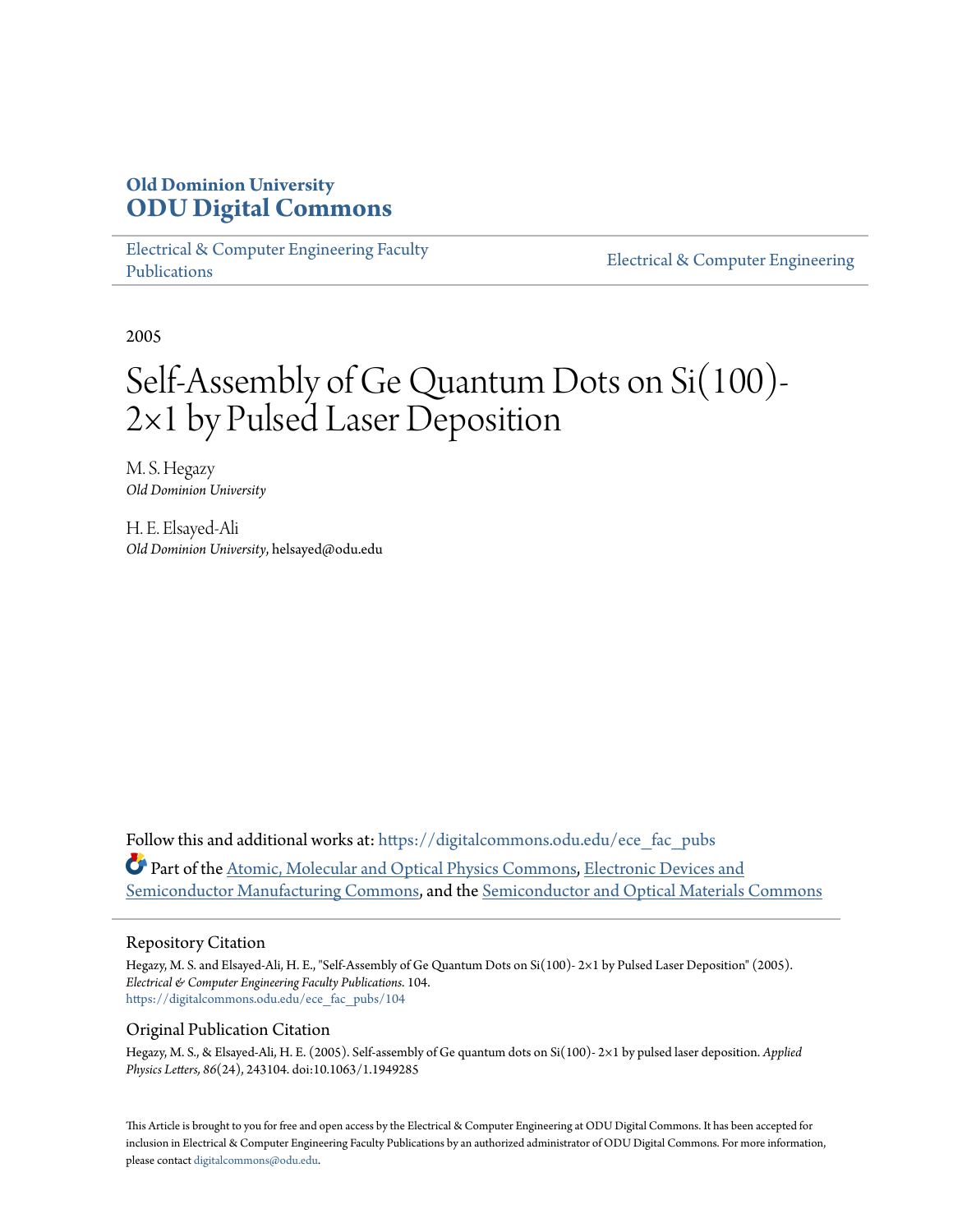### **Self-assembly of Ge quantum dots on Si**"**100**…**-2Ã1 by pulsed laser deposition**

M. S. Hegazy and H. E. Elsayed-Ali<sup>a)</sup>

*Department of Electrical and Computer Engineering and the Physical Electronics Research Institute, Old Dominion University, Norfolk, Virginia 23529*

(Received 3 March 2005; accepted 10 May 2005; published online 8 June 2005)

Self-assembled Ge quantum dots are grown on  $Si(100)-2\times1$  by pulsed laser deposition. The growth is studied by *in situ* reflection high-energy electron diffraction and postdeposition atomic force microscopy. After the completion of the wetting layer, transient hut clusters, faceted by different planes, are observed. When the height of these clusters exceeded a certain value, the facets developed into  $\{305\}$  planes. Some of these huts become  $\{305\}$ -faceted pyramids as the film mean thickness was increased. With further thickness increase, dome clusters developed on the expense of these pyramids. © 2005 American Institute of Physics. [DOI: 10.1063/1.1949285]

Self-assembled Ge quantum dots (QD) grown on Si are used in fabricating several devices such as midinfrared photodetectors, $1-4$  thermoelectric devices,<sup>5</sup> and enhanced performance Si solar cells. $6-8$  From a basic physics point of view, Ge/Si is a model system to study the dynamics of the Stranski-Krastanow growth mode. Upon the completion of the wetting layer, which is estimated to be 4–6 monolayers (ML)  $(1 \text{ ML} = 6.24 \times 10^{14} \text{ atoms/cm}^2)$ , three-dimensional nucleation starts by the formation of  ${105}$ -faceted "hut" or "pyramid" clusters. As the film coverage increases, multifaceted "domes," faceted by  $\{113\}$  and  $\{102\}$  planes, start to appear on the expense of the hut clusters. With further increase in thickness, large clusters "superdomes" start to appear. Ge QDs were grown on  $Si(100)$  by molecular beam epitaxy (MBE), $^{9-14}$  chemical vapor deposition (CVD), $^{15,16}$ and liquid phase epitaxy  $(LPE)$ .<sup>17,18</sup> The shape of the initial islands was found to depend on the deposition technique as well as the deposition conditions. It is known that the physical properties of the QDs are controlled by their shape and size distribution. If Sb is used as a surfactant in the MBE growth of  $Ge/Si(100)$ , the initial island shape changes from  ${105}$  faceted to  ${117}$  faceted.<sup>19</sup> If Ge is grown by liquid phase epitaxy,  $\{115\}$ -faceted islands are first observed instead of the  ${105}$ -faceted ones, and as the coverage increases,  ${111}$ -faceted pyramids are formed.<sup>17,18</sup> However, the growth dynamics of Ge on Si was not studied in the case of pulsed laser deposition (PLD).

PLD is a powerful deposition technique with several attractive features that can be particularly useful in the growth of quantum dot devices. Among its attractive features are the preservation of stoichiometry, the ease to grow multilayered films, the ability to grow thin films out of any material, the highly energetic deposited particles, and its periodic nature that allows for surface relaxation between pulses. The first two features enable the growth of multilayered devices of different materials or dopings without the need for residual gases or doping sources; just targets with the desired doping are used. In QD devices, tens of multilayers of doped QDs separated by a wetting layer are typically used. PLD is particularly suitable for the growth of these configurations. Using PLD, we have fabricated a Ge QD-based midinfrared photodetector that showed an absorption peak around 2  $\mu$ m.<sup>4</sup>

In this Letter, we report on the growth of self-assembled Ge QD on reconstructed  $Si(100)-2\times1$  by PLD. Reflection high-energy electron diffraction (RHEED) is used to *in situ* monitor deposition and growth, while *ex situ* atomic force microscopy  $(AFM)$  is used to study the morphology of the grown quantum dots. We focus on the evolution of the Ge quantum dots and the change of their shapes at different film thicknesses. Small, elongated hut clusters are first formed, which transform into  $\{305\}$ -faceted ones, or large pyramids, as their size increases. After  $\sim$  6 ML average thickness, dome clusters start to appear on the expense of the hut and pyramid clusters.

The growth is conducted in an ultrahigh vacuum chamber. The Si substrate is heated by direct current. The Ge target is mounted on a rotated holder with a variable rotation speed. Target rotation during PLD is necessary to minimize the formation of particulates. RHEED is used to monitor the deposition. A 15-keV electron gun is used for RHEED, while a phosphor screen displays the electron diffraction pattern, which is recorded by a charge-coupled devices  $(CCD)$  camera. Before loading into the vacuum, the  $Si(100)$  substrates are cleaned by chemical etching using a modification to the Shiraki method.<sup>20</sup> The vacuum system is then pumped down, baked at  $\sim$ 300 °C for at least 12 h, and flashed to 1100 °C in order for the  $2\times1$  reconstruction to form. The chamber pressure is maintained  $\langle 1 \times 10^{-9}$  Torr. A Nd- yttrium aluminum garnet (YAG) laser (with a wavelength of 1064 nm, pulse width of 40 ns, and repetition rate of  $10$  Hz) is used to ablate the Ge target. The laser beam is focused on the rotating target with a spot size of 330  $\mu$ m (measured at  $1/e$  of the peak value).

A series of Ge samples is prepared under the same deposition conditions (substrate temperature of 400  $^{\circ}$ C, laser fluence of  $0.24$  J/cm<sup>2</sup>, and a laser repetition rate of 10 Hz) but with different thicknesses. The thickness calibration is done in separate runs by means of a crystal thickness monitor placed at the target's location. Figure 1 shows the change in the RHEED pattern as a function of the film thickness. The  $Si(100) - 2 \times 1$  diffraction pattern, Fig. 1(a), does not change during the first few seconds of deposition due to the epitaxial growth of the wetting layer as seen in Fig.  $1(b)$  taken at  $\sim$ 3.3 ML. No change in the streak spacing is observed.

0003-6951/2005/86(24)/243104/3/\$22.50 **86**, 243104-1 © 2005 American Institute of Physics

a)Electronic mail: helsayed@odu.edu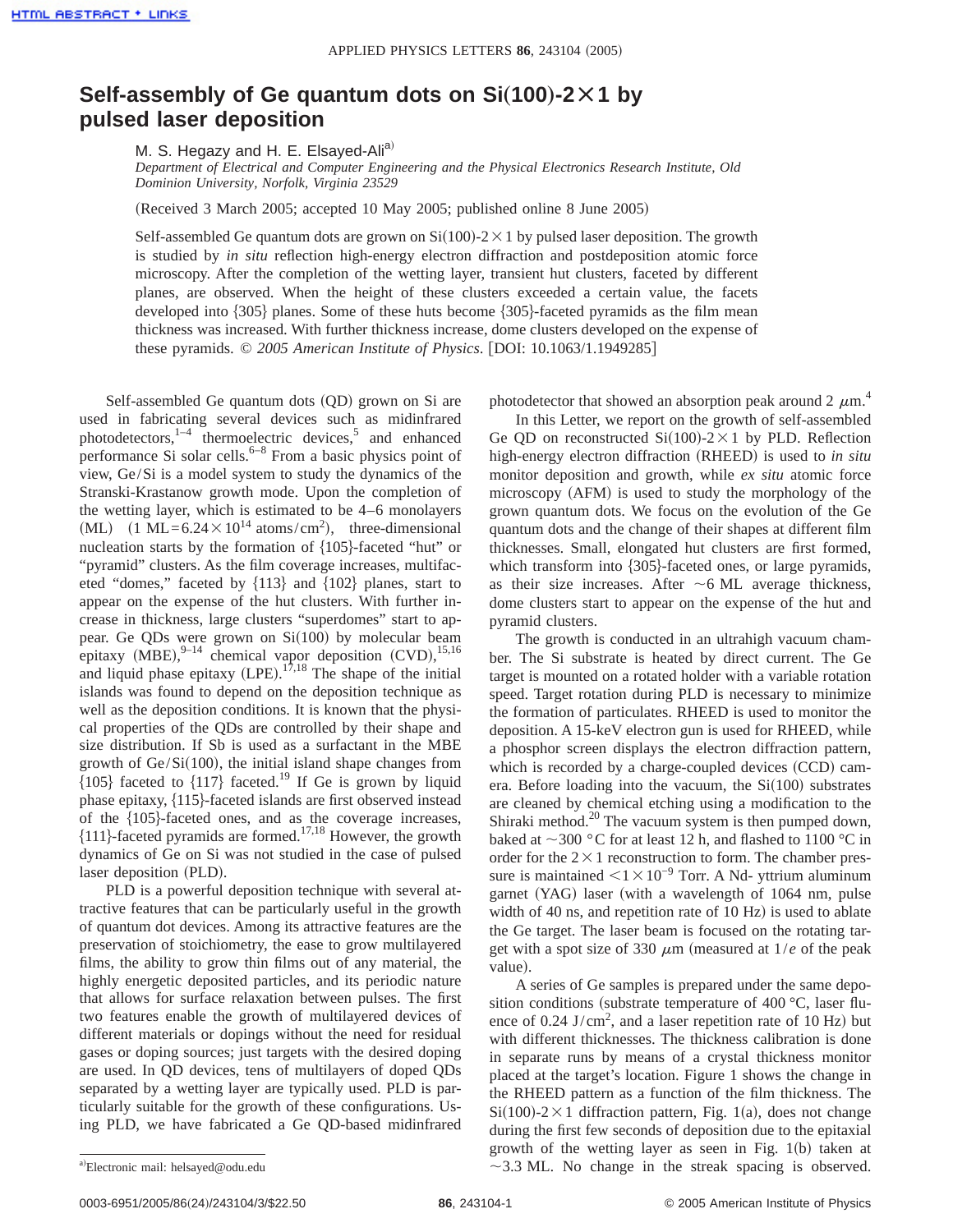

FIG. 1. RHEED patterns taken at different thicknesses for deposition at 400 °C, 23.5 J/cm<sup>2</sup>, 10 Hz. (a) The substrate  $2\times1$  reconstruction pattern is shown. (b) Growth starts epitaxially, as seen after the deposition of  $\sim$ 3.3 ML. (c) Around 4.1 ML, elongated transmission features with lines at the position of the second order strikes start to appear. (d) In the pattern at  $\sim$  6 ML, the lines disappear while the elongation of the transmission features increases. As thickness increases, the transmission features become more well defined and the elongation decreases, (e) taken at  $\sim$ 9.3 ML. Later, (f) taken at  $\sim$ 13 ML, the transmission features become more round.

Around 4.1 ML, shown in Fig.  $1(c)$ , elongated transmission features with lines at the position of the second-order strikes start to appear. In MBE growth, this RHEED feature was shown to correspond to the formation of the  ${105}$ -faceted hut and pyramid clusters.<sup>9,11,21</sup> At  $\sim$  6 ML, Fig. 1(d), the lines at the position of the second-order strikes disappear, while the elongated transmission features increase in intensity and elongation. As the film thickness is increased further, the transmission RHEED features split into well-defined features and their elongation starts to decrease, as shown in Fig. 1(e) taken at  $\sim$ 9.3 ML. Finally, around 13 ML, Fig. 1(f), the transmission features appear to be fully rounded. Such spotty transmission patterns, but with chevron lines due to faceting of the Ge clusters, were observed when multifaceted "macroislands" clusters were formed (domes and superdomes faceted by  $\{113\}$  and  $\{102\}$  planes).<sup>9,22</sup> We were not able to observe any chevron lines. The absence of such lines may be related to the lack of well-defined facets in the PLD-formed dome clusters.

*Ex situ* AFM is used to study the morphology and the shape of the quantum dots. Depending on the film thickness, three cluster shapes are observed; huts, pyramids, and domes. The hut clusters are seen to dominate at low film thicknesses with cluster sizes ranging between 90 and 400 nm, and heights ranging between 3 and 90 nm. Welldeveloped huts are facted by  $\{305\}$  planes, making angles of  $31^\circ$  with the (100) substrate. However, developing huts are seen to be facted by different "transient" planes making slopes with the  $(100)$  substrate that vary with the height of the cluster. Figure 2 shows two representative hut clusters formed after deposition of  $\sim$ 4 ML. The one on the left is a developing hut (with a major length of  $\sim$ 150 nm and a height of  $\sim$ 3.7 nm), while the one on the right is a developed one (with a major length of  $\sim$ 480 nm and a height of  $\sim$  68 nm). The line profiles along the denoted *x* direction



FIG. 2. (Color online) Hut clusters formed after the deposition of  $\sim$ 4 ML. (Left) A small developing cluster with line scans along the denoted  $x$  and  $y$ directions. (Right) A developed hut with line scans along the  $x$  and  $y$  directions. The line profile along the *x* direction shows that the hut is faceted by  ${305}.$ 

show that the developing cluster is bounded by planes making  $\sim$ 3° with the (100) substrate, probably corresponding to  $\{1\ 0\ 19\}$ . The line scan in the same direction shows that the developed hut is faceted by  $\{305\}$  planes. Line profiles along the *y* direction show another faceting plane making  $\sim 7^{\circ}$  with the substrate, probably corresponding to  $\{108\}$ , for the developing hut shown.

As the film thickness was increased, large pyramids in addition to the large huts are observed. These pyramids are slightly elongated. Figure  $3(a)$  shows one of these large pyramids that form the minority of clusters at  $\sim$  8 ML. The main faceting planes of such pyramids are also found to be  $\{305\}$ . The observation of the  $\{305\}$ -faceted huts and pyramids differs from the previous observations in the cases of MBE, CVD, and LPE. Thus, PLD produces cluster morphologies that can differ from those produced in other vapor phase deposition techniques.

With increased film thickness, the huts and pyramids transformed into large domes. Figure  $3(b)$  shows a welldeveloped dome. Notice the smoothness of the domes, which could be seen as a continuous distribution of faceting planes. This morphology is consistent with the lack of observation of chevron lines in  $RHEED.<sup>23</sup>$  The chevron lines arise from the intersection of two diffraction patterns, each originating from one faceting plane.<sup>21</sup>



FIG. 3. (Color online) AFM images showing a (a) large pyramid and (b) a developed dome.